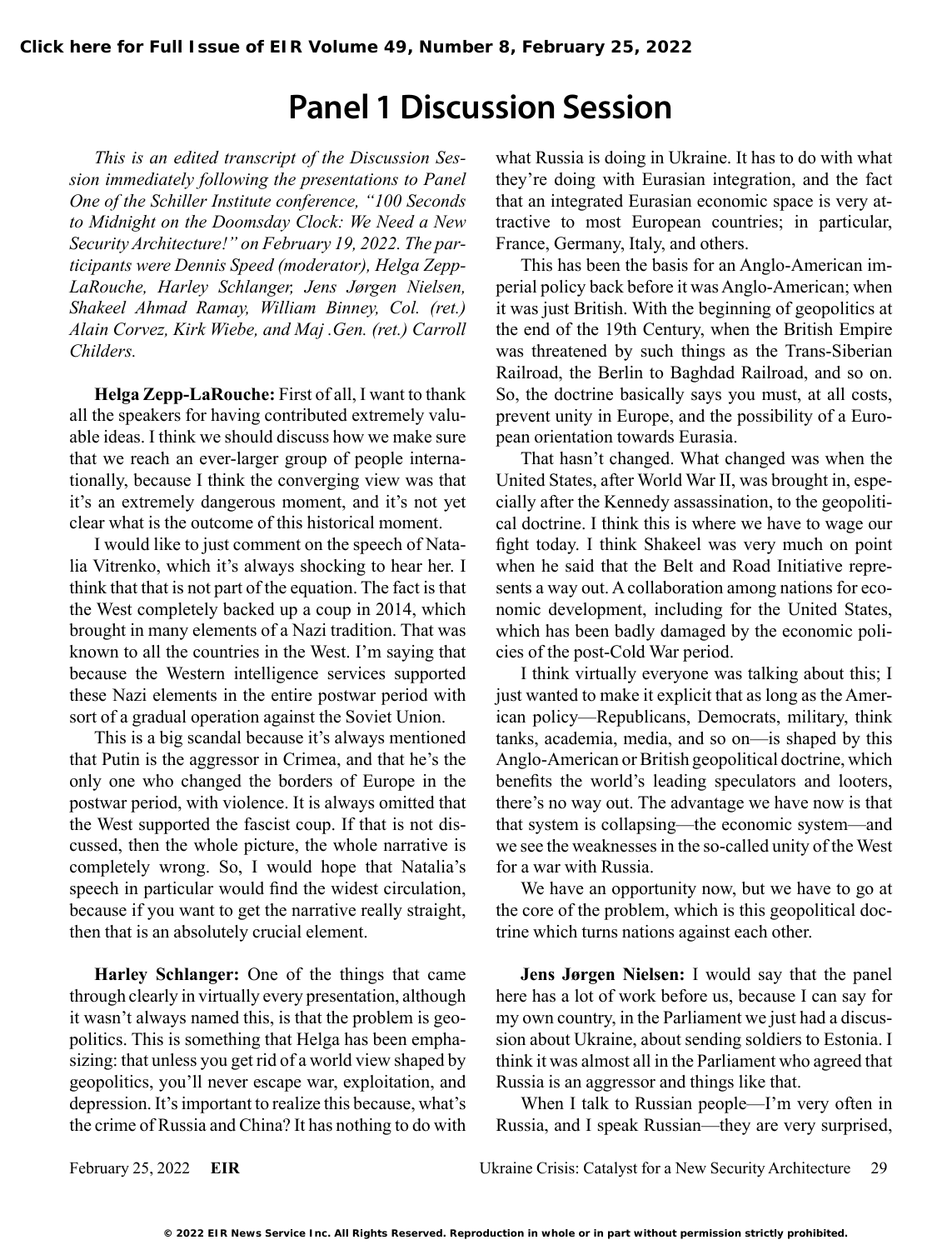because why is it that Europeans submit to the Americans and accept that the Americans can decide that Europe should not work with Russia? If you look at it from another planet, from the outside, it seems very strange that Europeans submit like that to American wishes. I think it was Jim Jatras who mentioned that Biden said to the face of Olaf Scholz, the German Chancellor, that Nord Stream 2 will close. I'm a little puzzled, because I think it's very obvious that Europe has its own interests towards Russia in cooperation with Russia.

It's very difficult to convince. I also very often talk to Danish politicians, and they are very emotionally engaged with the media and academics. I think the vast part of it is very much engaged in this Russophobia. So, there's a task ahead of us.

**Shakeel Ahmad Ramay:** I think we also need to talk about corporate greed, because the real problem at this point in time, the nexus of the industrial and military complex, at the heart of it, corporate sector greed to capture the resources of different countries. Maybe that is something to talk about: How the corporate can be pinpointed and pressured to alter their ways.

**Speed:** This is a question to the panel from Renée: "Thanks to Jim Jatras for bringing into the discussion the motivation to stop Germany from linking into Eurasian development. Is it not the case that the coup in Ukraine, which built up momentum starting in 2013, but really got going in 2014, was substantially also a reaction to China's announcement of the Belt and Road Initiative through Xi Jinping's speech in Kazakhstan? The preparations for the coup in Ukraine originated much earlier, but the fuse was lit at that time. Can you comment?"

**Zepp-LaRouche:** The time is a coincidence, but I think that the definition of Russia and China as enemies was about the period when that became much more into focus. I was watching the Belt and Road development after Xi Jinping announced it, and was actually quite surprised that for about four years, the Western media, the Western think tanks and politicians almost ignored the Belt and Road Initiative despite the fact that it was clear at that time that it would become the greatest infrastructure project in history ever. I think it was just a real surprise, and an underestimate of what it would become. I'm not quite sure, maybe some other people have some other insights, but I think it was not exactly a reaction to that.

## **The Battlefield of Public Opinion**

**Speed:** This question is from Argentina: "What is the situation of Ukrainian public opinion? Is there any organized resistance by the more progressive sectors of society to the deliberate driving of the country into this dramatic situation?"

**Nielsen:** As Natalia Vitrenko mentioned, of course it's well known here that the government in Ukraine shut down the Russian television channels and they put [opposition leader] Viktor Medvedchuk under arrest and things like that. It's very far from a democracy in Ukraine. So, of course, I know, like Natalia Vitrenko, there are also some other groups working against it, but it's very difficult because I would not call it a fascist regime, to put it very strongly, but I think it's a very authoritarian one. It's certainly not a democracy, and there's no real free speech. Actually, you can be punished just if you are in favor of the Minsk II Accords, and you can be punished if you say about Stepan Bandera that he is not a hero and things like that.

Under the surface, there is widespread anger against the government, and they're certainly not satisfied. I have talked with several Ukrainians working in Denmark and Poland and other countries. They are very dissatisfied, they're very frustrated, because Ukraine is an extremely poor country, and Ukraine should be, according to the level of education, and the fact that it's a black earth area. They have all the premises for becoming a flourishing and rich country, but it is not at all. Of course there are really dissatisfied people everywhere in Ukraine.

**Zepp-LaRouche:** There was recently a survey [in Ukraine] whereby a lot of people had turned into an anti-Russian view, which is surprising, because at the time the Soviet Union and the Warsaw Pact disintegrated, the mood was completely different. The overwhelming majority of the population was for the formation of a new entity to be created with Russia. But look at the incredible bombardment of propaganda which went into the situation. Victoria Nuland admitted in 2013-4 that the State Department alone had spent \$5 billion on NGOs [in Ukraine]. What did these NGOs say? They said, join the EU; join NATO. Then you will have immediately a living standard like Germany; you will have lots of time for vacation like in France.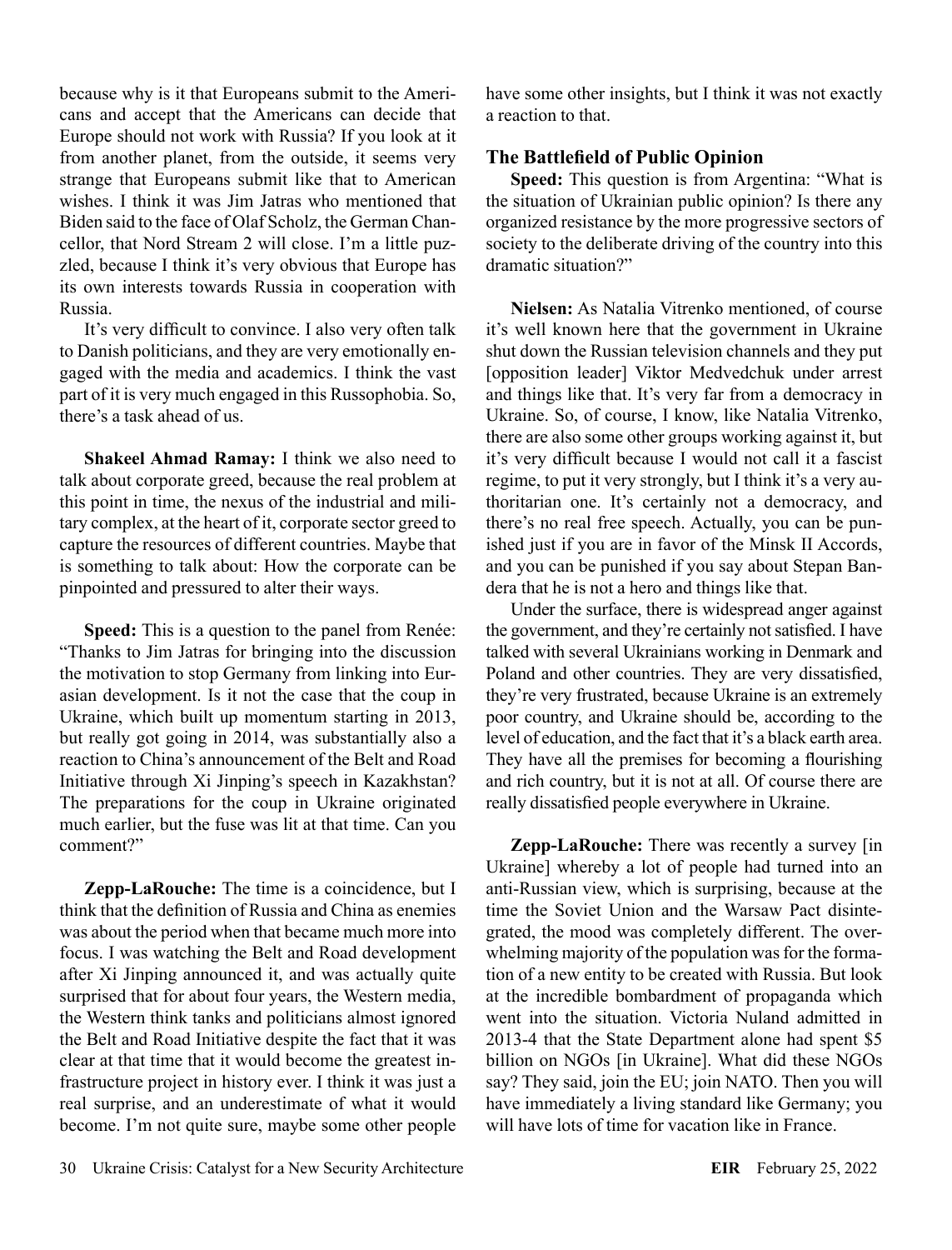A lot of ordinary people who went into the Maidan at the end of 2013, the beginning of 2014 in the preparatory period of the coup, were simple people who just hoped for a better life. The poverty was, and unfortunately is, tremendously big. These people were deluded, and now after Yushchenko became President, he started this very conscious anti-Russian propaganda.

So, I think there was an incredible social engineering of the population in Ukraine, and that's why the sentiment has shifted. Groups like the Progressive Socialist Party of Natalia Vitrenko are fighting an heroic fight despite an incredibly difficult situation. But I think that the Nazi element is an integral part. Dmytro Yarosh, who was the head of the Right Sector, is now a military advisor. And the role of the British should not be underestimated. The former general, Gen. (ret.) Sir Gordon Messenger, is now also an advisor to the military, advising the Ukrainian Army on military reforms and things like that.

So, there is a lot of stirring the pot, and the victim of all of that is the Ukrainian population.

**Schlanger:** Natalia Vitrenko, when she ran for President, got 11% of the vote, and it's clear that what's happened, what Helga just described is key. But I put the burden for this on the West, the western media which created the myth of the "democratic revolution" in Ukraine, and the idea that the Ukrainian population was anti-Russian. In fact, it was a coup that was orchestrated according to a book on color revolution, which is the regime-change model that the British developed and the Americans worked on in Ukraine.

There has been a complete black-out in the Western media of the important role of the neo-Nazi militia in the Maidan coup in February 2014. There's still today the possibility to assassinate Prime Minister Volodymyr Zelenskyy, were he to break with this policy.

Our job is to make sure that people in the West know that we're dealing with an example of the most hideous form of what happened after the end of World War II with the Dulles brothers and others, working with Nazi organizations to impose anti-Russian policies.

**Ramay:** When we talk here in Pakistan with some of our friends, one of the things we are talking here, is that the Americans and their allies, are trying to create chaos in Afghanistan, so, on one border of China. On the other side, they are trying to create chaos in Central Asia and Eastern Europe, on the other side of China and the corridors.

Actually, we have to look at this also from the perspective why they think they cannot compete with China; they cannot isolate China. So, the best available chances are in creating chaos around China, or around the BRI corridors. Why do they think they cannot isolate China? Because if you compare Russia with China, at that time, Russia was not that much connected in the global system. China is highly, highly interconnected in that system, so it will be very difficult to disengage the world from China. So, they are trying to create chaos. That is another perspective.

**Speed:** The next question is from Adam: "How can we overcome the Western mainstream media, which is influencing American and European public opinion to have a very negative view, both of Russia and Vladimir Putin, to the point of war? What can we do?"

**Zepp-LaRouche:** In the U.S., you're really living in occupied territory, controlled by what Ray McGovern calls the MICIMATT—the military-industrial, congressional, intelligence, media, academia, think tank complex. It's not very different in Europe. For example, in Germany, NATO forces in all these institutions, the British head of an institution called Integrity Initiative, which has the idea that in all these institutions—parliament, media, think tanks—what they would call "cluster agents" in all these institutions—parliaments, media, think tanks. In what may appear to be an otherwise totally normal newspaper, one or two or three journalists are inserted whose job is to make sure that the pro-NATO line is being kept at all costs. After a while, when you watch TV, you can identify these cluster agents, because they always immediately come out with the official line.

Now, once you recognize that that is the problem, and that means that the so-called "democracy" of the Western liberal system is maybe not so democratic at all, then you are left only with the choice to develop what they call in German "civil courage": *Zivilcourage*. That really needs some courage, because most people, when they realize that the official opinion is in such a way, they don't stick their neck out, they don't want to be overheard saying something different, they want to go along to get along. And that is how democracy turns into a dictatorship.

But if people basically say, "I have to fight for the truth," and you speak out, and you speak for your opin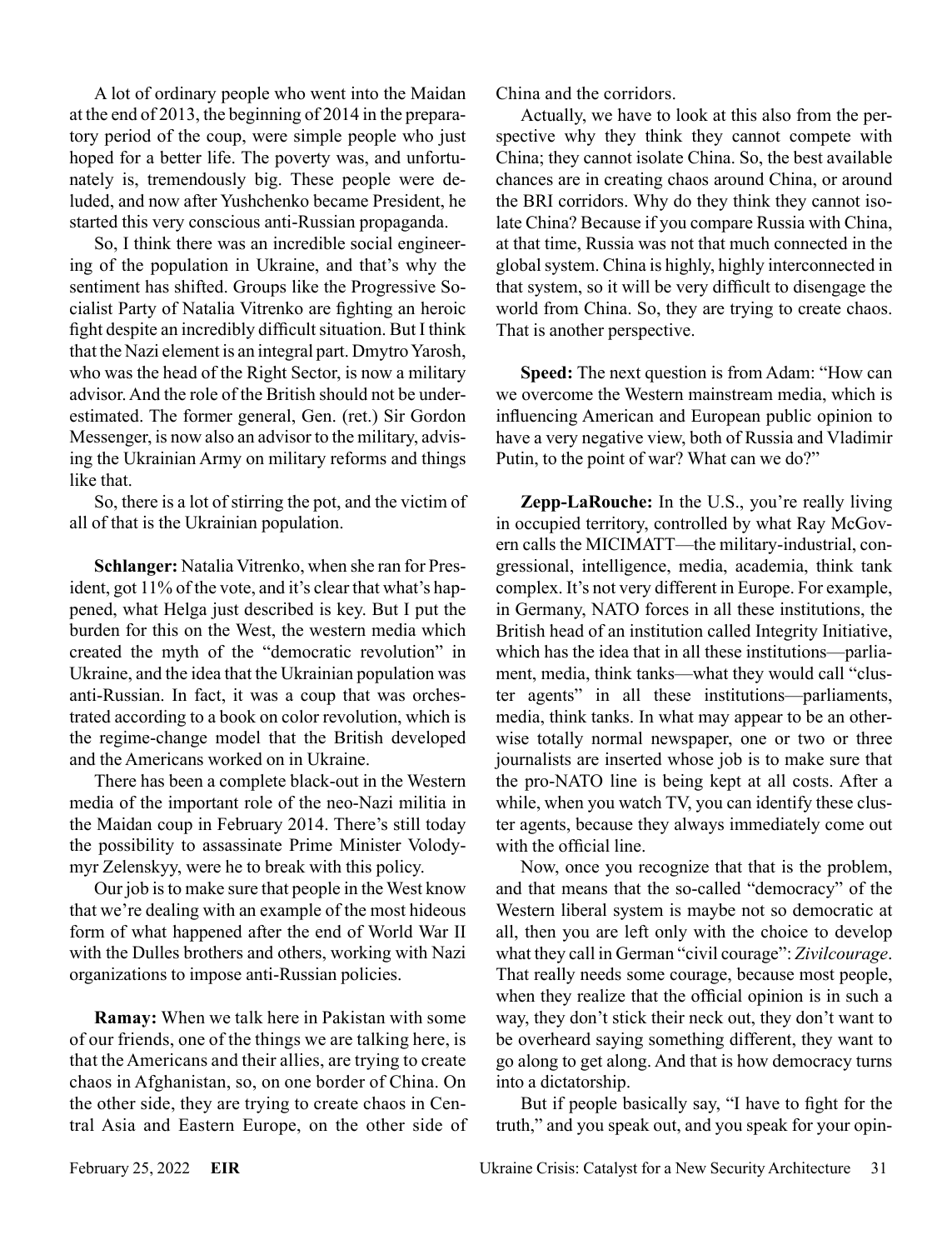ion, then you can change it, and you can help to change the environment.

From my perspective, and I think I know both Russia and China, maybe a little bit more than the average person—I'm not calling myself an expert, but I have enough experience to have my own judgment about the character of the people, about the policies of the leadership, their general intention; and I can assure you, that from my perspective, neither Russia nor China is anything like what they're being characterized in the press! As a matter of fact, it's almost like the Western media, have a convex spectacle—or maybe I'm mixing it up with concave—in any case, they're saying everything about Russia and China that they themselves are doing!

It's almost a mirror image, and once you take that into account, then all the beautiful virtues which are attributed to the West are actually, really represented for the most part, by Russia and China. China, in particular, has done an enormous amount for human rights, by lifting 850 million people out of poverty, by reaching out to the developing countries, by offering them for the first time ever to overcome poverty and underdevelopment. So I think it's really upside down, and you have to fight for the truth; use your friends and relatives and acquaintances to set the record straight. And join us! Because if you cannot do it on your own, you can be extremely efficient when you join an organization which is fighting for the truth: And that is the one thing I claim for the Schiller Institute.

**Schlanger:** Helga said pretty much what I wanted to say, except I'll add one point: The media in the United States have no credibility and their ratings are collapsing! There's a vacuum being created because of that, and our job is to use the ironies that demonstrate not just that it's fraudulent, but for example, when they say "the West is democratic and China and Russia are authoritarian." What about the case of Julian Assange? What about the case of Lyndon LaRouche? Those treatments show that this is not a democracy in the West. When you attack Russia for censoring, what about the social media censorship in the United States?

So all the objective circumstances are there, including the loss of credibility for the media. What's not there is what Helga was just talking about—the courage to go out and take on the passivity, or the indifference to the effects of policies that are being carried out in the name of Americans. We have to get under people's skin on that.

I hear so often from people who say, "They're too powerful, they're in control completely." They're not in control! The financial system is set to blow! We're on the verge of World War III, because the geniuses running the unipolar world have no policy except provocation and war! Their powers are ebbing! It's a moment in time when courage is the biggest lack on our side, and people should just get off their rear ends and get out and do something! And joining us is the best way to start.

**Speed:** Now, we're going to bring up Bill Binney, who was the former Technical Director of the World Geopolitical and Military Analysis and Reporting Section of the National Security Agency, where he worked for 30 years, until he resigned after the catastrophic intelligence failure of 9/11. Binney was once asked by a Danish journalist who was covering a story about how their defense intelligence had been giving massive amounts of raw material to the NSA: "This is exactly the problem that I saw. That NSA, CIA, FBI and Bush started with Bush, Cheney, Hayden, and former CIA chief George Tennant. They set the process up in 2001 and then they extended it to various other countries in the world, including the Five Eyes—U.S., U.K., Canada, Australia, and New Zealand."

So he is a person who when he speaks about things involving the topic that just got raised to us, probably knows what he's talking about.

#### **War Justifies a Military Budget**

**Bill Binney:** I'm glad to be with you. To me, I see this entire issue as promoted, or starting with two fundamental issues: One is the NATO/U.S. and other military alliances, and the need to justify, in the United States, an \$800 billion a year budget for the militaryindustrial, MICIMATT complex, as Ray McGovern calls it. So they have a very large budget here to justify, and so does NATO; they have their whole military deployed around the world, and so they have to justify this. Now, in order to do that, they have to have some potential enemy.

Well, the only enemy that has enough nuclear weapons to destroy the world—has more than we do, really is Russia. And so, that's the primary one, and that's based on the old Soviet Union, the hatred and fear of the Soviet Union that has evolved over decades since before World War II. So that's a prime candidate to be our potential enemy.

When they first started talking about bringing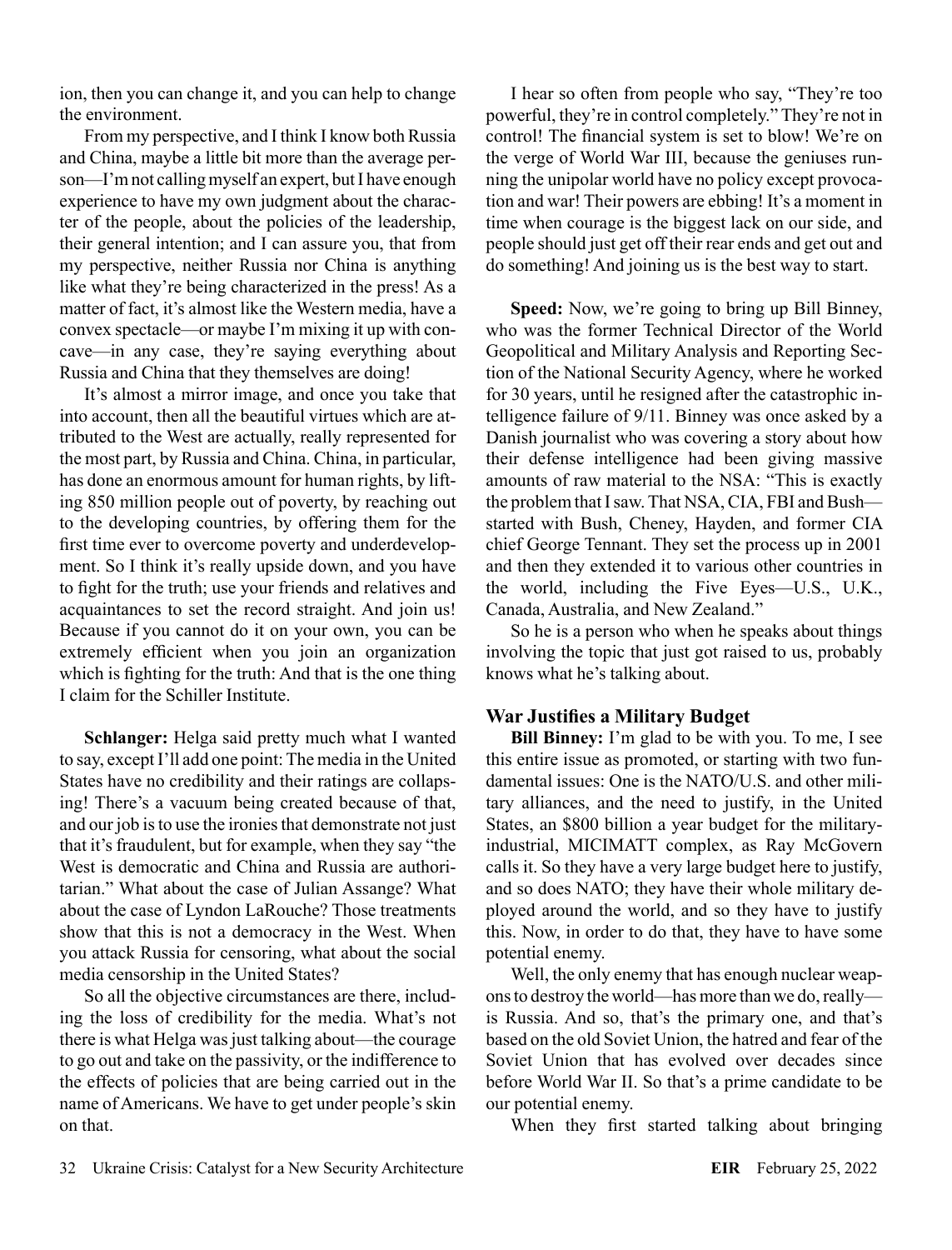Ukraine into NATO I was here in the United States saying, "Well, if you're going to do that with Ukraine, why don't you also ask Russia into NATO? That way we're all part of the same thing." But the objective was to have a potential enemy, so they could justify the huge budgets.

So that's one of the main reasons that's behind it: It's all this money, military-industrial intelligence complex. It's like a secret government, so to speak.

The second major reason that I see is a historical one. If you look back through history, all regimes, when they're in trouble internally in their own countries, they tend to look outside to say, "There's a threat out there." They have this "threat"—to get people—I call it the "Wizard of Oz" game: "Don't pay any attention to the man behind the curtain. Look over there!" So the whole idea is to focus attention away from what's happening internally, in the United States, away to what's happening in Ukraine, so that people get more concerned about that.

Now, Biden has said he doesn't want to get into a shooting war with Russia, and I know he doesn't, because what he wants to do, is divert attention away from all the major problems his regime has here in the United States. And they are major—not just things on the southern border, or crime, or the economy (especially!), and the supply chain, all of that, all these major problems internally in the United States, that in one year have been problems. Before that, they weren't; now they are. Those are going to be really big for the upcoming election in November, and so they have to divert attention away from that, so that people before they vote, won't be paying attention to the real problems.

Well, they're going to have a hard time doing that, because the economy is really hitting them hard. But their idea is to divert attention away to this external threat, so they can get past this upcoming election and still stay in power.

And so, my thought is the regime here in the U.S. is going to keep this problem going to at least November of this year. And they're not going to get into a shooting war.

#### **The Failure of France as a Mediator**

**Speed:** We have a question for Colonel Corvez. Can Colonel Corvez speak about the role that the French and President Macron are taking, to try to defuse the situation in Ukraine?

**Corvez:** French President Macron went to Moscow to meet President Putin, but before the meeting, Putin knew that he was receiving a President who was part of NATO, and he was actually the *missi dominici* of President Biden of the United States. It's behind him, President Biden, that the deep state is ruling the United States.

And then, as he [Macron] is, for six months, the President of the European Union, he thought he could do something to try to solve this crisis. But he cannot solve the crisis discussing with President Putin, if he is still a premium member of NATO, because he has been received by President Putin as a President who is a representative of NATO and of the United States. That's why he was not in a position to be effective in his mediation.

That's the difference between him and the way President Putin received three days later, President Bolsonaro from Brazil. You can see from the beginning of the arrival, the difference between the arrival of President Macron and President Bolsonaro. Everything was different, because President Putin was thinking, receiving the President of Brazil as an independent President, and not a *missi dominici* of the United States policy. But when he was receiving President Macron, he was receiving a representative of the United States policy.

That's why we in France, many people in France, are working to say that we have to come back to our sovereignty and our independence, to be a country which will be able to make a bridge between Russia and Western Europe. That's the only way to get a peace solution in this crisis.

This crisis is the reverse of Cuba, between Khrushchev and Kennedy in 1962. It's exactly the opposite position, because Kennedy said to Khrushchev: I cannot accept your nuclear warheads so close to my border, and I shall go to war, nuclear war with you if you don't take out your missiles. President Putin asked the same thing to NATO: You have your warheads on our border. This is not acceptable, and this cannot go on like this, if we want to have a world with peaceful relations between the different countries.

Then to come back to the mission of President Macron to Moscow: Maybe it was a good idea to go there, and try to find a solution, but it was not possible to find a solution with Russia, when you come to say, "I am in the camp of, on the side of the United States." He would have had to offer a new position, saying, "We understand your requirement, we understand that you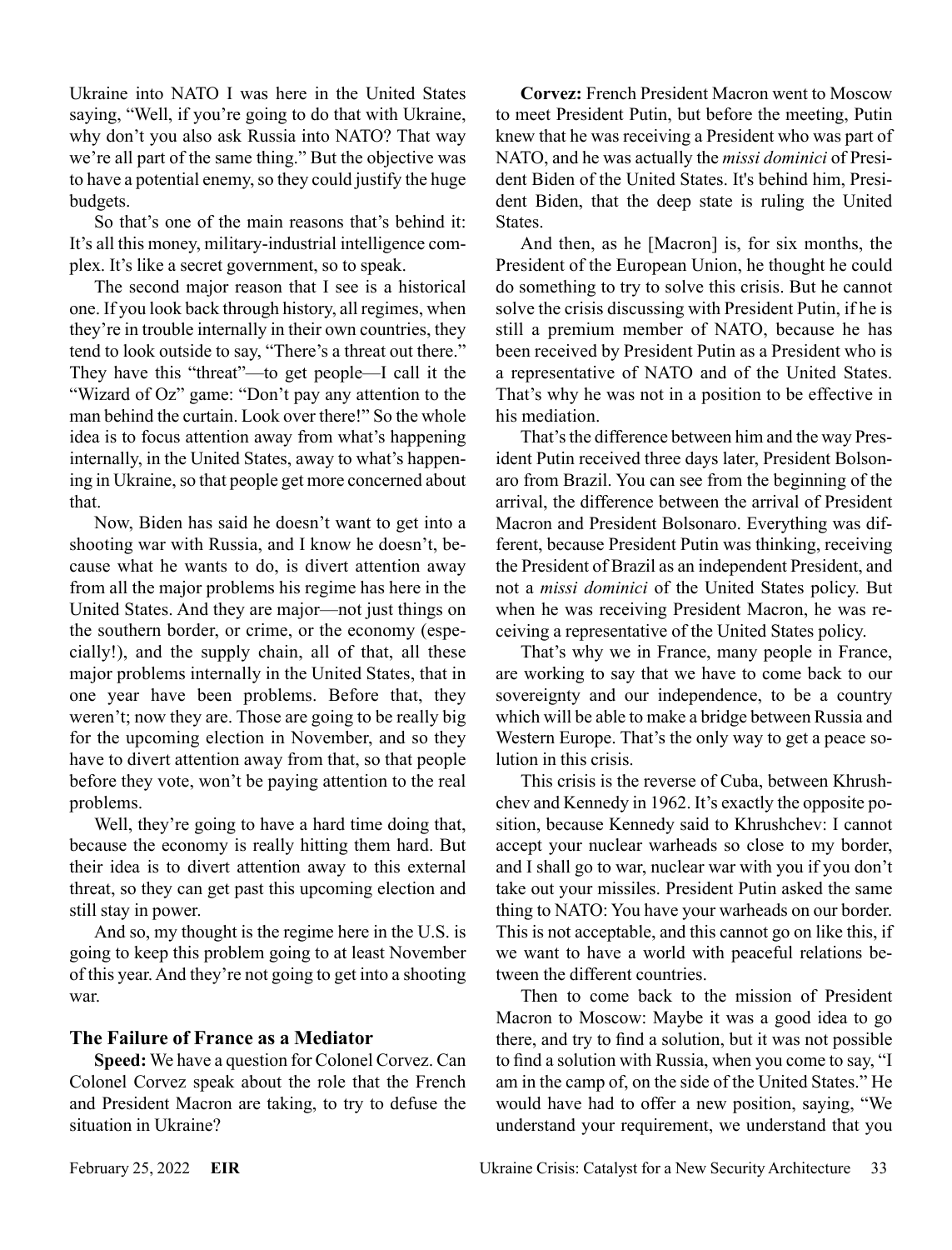need security for your country, and we are going to discuss with you what we can do."

Ukraine is a poor country which is the ground for the dispute between the Western bloc and Russia. But instead of the many declarations of President Putin and the government of Russia, saying that we are not going to invade Ukraine, the propaganda said the contrary all the time, because they don't want to come to the solution to take out their warheads near Russia. The only solution, as a nuclear war is not possible.

Until now, the United States has imposed their views on many countries in the world, starting with Afghanistan, Iraq, Syria, Libya and others, because these countries have no nuclear warheads to say, "I don't agree with you." But look at North Korea: This small country, now they have a nuclear warhead, have said to the United States, "You cannot attack us, because if you attack us, you will receive our nuclear warheads."

We have to understand that the United States cannot wage a war against Russia, because it would be the apocalypse, the end of the world. They have to use other countries to try to reach their objective, and Ukraine is the poor country that since 2014, and even before, has been used by United States policy to threaten Russia. When Macron went to see Putin in Moscow, the result was clear that he would not come with a solution because it was impossible to have a solution when you stay in a camp, and don't accept the requirements of the other side.

# **MICIMATT**

**Speed:** We have a question for Harley: "In your keynote, you summarized the circumstances we are currently facing today in Ukraine. Yesterday, it was reported that over 700,000 civilians from the Donbas region were evacuated by Russia. While the mainstream media is presenting this as a 'false flag,' it is clear that they are attempting to provoke a conflict in the region to make it appear that Russia is conducting a full-on invasion of Ukraine. But your approach is unique, in the fact that you mention the ongoing economic crisis in Ukraine, and the crisis in the trans-Atlantic financial system generally. Why is this a critical thing to understand in respect to the strategic crisis?"

**Schlanger:** Let me go back to something we've discussed a little bit, this idea of MICIMATT, the militaryindustrial, congressional, intelligence, media, academia, think tank, approach: What we're really talking about with that, is a conglomerate, or a blob, of corporate cartels, corporations that are in debt, that have been trading financial instruments of no underlying value, back and forth, and getting funds from the Federal Reserve or other central banks to back them up, so they can keep these financial assets on their books at face value.

This has collapsed! It's gone! Since September 2019, trillions of dollars have been expended in overnight loans that then turned into indefinite loans, to keep the system afloat.

One of the interesting aspects of Ukraine is that after the Maidan revolution, or coup, what happened? The new government brought in the International Monetary Fund that imposed a "shock therapy" policy on Ukraine, which loaded up debt on the country, at the same point that it has lost much of its industrial capability, a large part of which is in eastern Ukraine [the Donbas]. Ukraine needs \$4-\$5 billion to avoid a default. That's not a lot, given that there're trillions of dollars outstanding, but it reflects the fundamental weakness of the trans-Atlantic financial system, and this is the corporate conglomerates that fund the academics, the media, the think tanks, that churn out the narratives that we get shoved down our throats every night, when we hear from the Blinkens, the Jake Sullivans, the MSNBC, NBC, CNN, media.

It's not "objective journalism." It's an intent to sustain a narrative which keeps people helpless in the face of a crisis, where they're trying to move to a whole new system. They don't want a security guarantee for Russia: They want the continued confrontation, partly because of what Bill Binney said, because they're trying to justify a huge defense budget; but also because they're trying to justify keeping a bankrupt system afloat.

What Lyndon LaRouche said has to be done, is that the system has to be put through complete bankruptcy reorganization. Many of these zombie corporations, that don't make enough money to pay the interest on their debt, should either be shut down, with the cancellation of that debt; or, should be reorganized, so that they can eat some of their losses, have the speculators eat the losses, but then ensure that there's credit for physical production. That can only occur, if this MICI-MATT is defeated.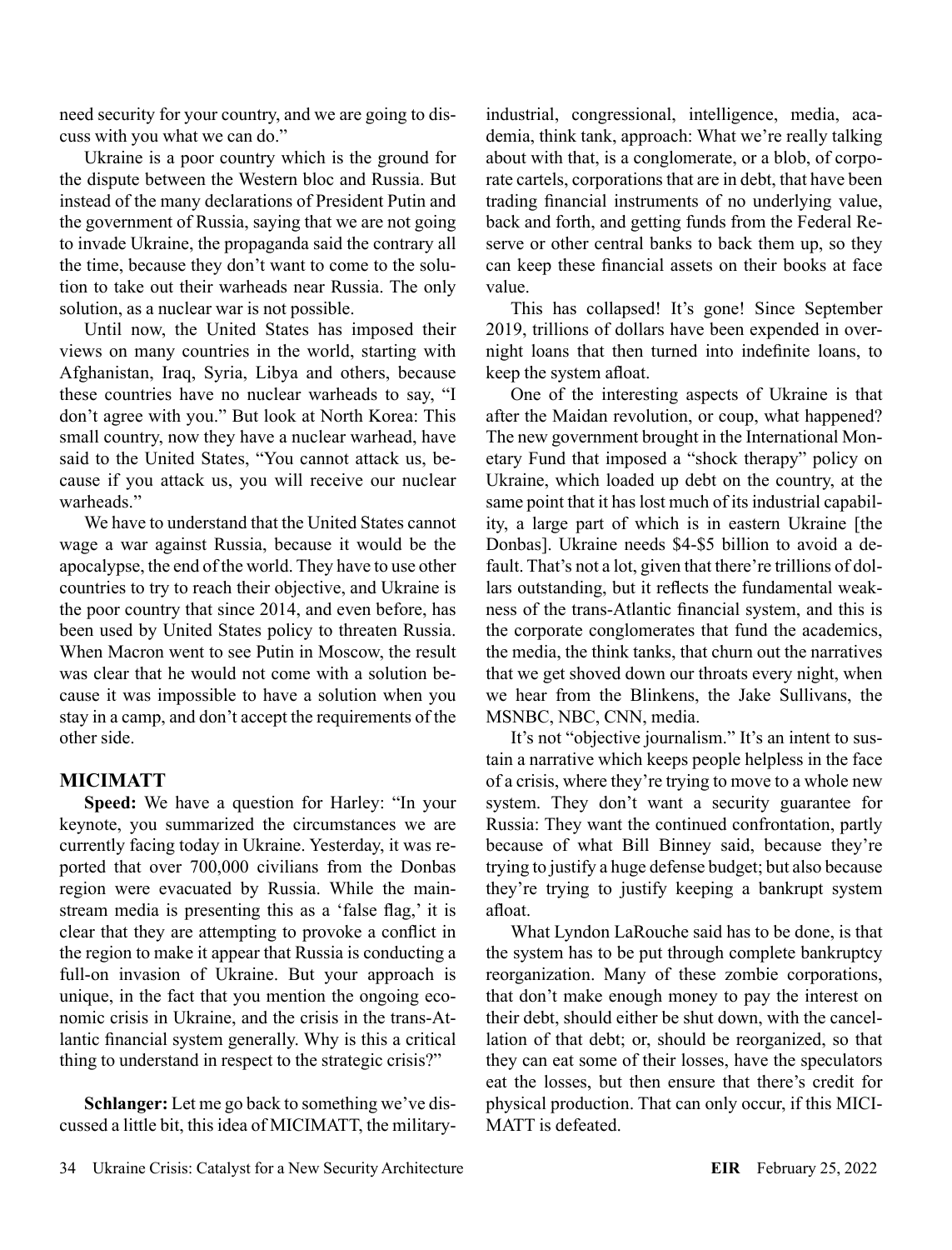The reason that I focus so much, and we at the Schiller Institute focus so much on the financial side of things, is that you can't separate the strategic policy from this financial morass that they're in. It's not that if Ukraine defaults, that blows out the system—virtually any default could blow out the system. And if they try to prevent defaults by pumping in more money, they're just increasing the inflation.

They're at an end! They would prefer to use a confrontation as the basis for forcing through these changes that they want, toward a Great Reset, than to accept the idea that they have to go through bankruptcy reorganization.

Bankruptcy reorganization—LaRouche's [Four Laws](https://larouchepub.com/lar/2014/4124four_laws.html) should be the program that all patriots of all nations support, because those are coherent with the idea of sovereign nation-states acting for the common good.

**Speed:** We have with us now Kirk Wiebe, a member of the Veteran Intelligence Professionals for Sanity (VIPS), and a former senior analyst with the National Security Agency. He's also a partner in the prevention of crimes of the intelligence community with Bill Binney.''

#### **The Corruption of Money**

**Kirk Wiebe:** Good afternoon, good evening, to the panel members and the audience, and thank you to the Schiller Institute for hosting this wonderful discussion: How timely it is!

As I'm listening to all of you comment, and respond to the questions, I have been taking notes, because the discussion has been absolutely relevant and spot-on. And I guess, if I could sum up what I'm hearing, we are in an environment of conflict versus cooperation. And it's because of the reasons that Harley and Bill Binney mentioned: Money. We are corrupt! The key players in this whole discussion—not within the Schiller Institute!—but the key global players are largely corrupt! And money is the driver behind the financial system, behind the corporations that are not allowed to fail, behind the rigid stance of Biden's administration on NATO.

We need to create conflict, so that money can be spent, and those in the elite, the ruling elite, can get a paycheck. The Colonel, Mr. Jatras, and again, Harley, have been spot-on. We no longer need NATO! It's absolutely clear! And the Colonel brought up the example of the Cuban Missile Crisis: We would not allow a Soviet interest so close to our border. Well, my goodness! Should it be surprising that Mr. Putin does not want any more influence up against his border? It's a perfectly understandable situation from the standpoint of the Russians, and until the U.S. and the West start conducting business in a spirit of cooperation, and getting away from this money-making notion that we have to have conflict, we cannot make forward progress.

And imagine the effect that has on The LaRouche Organization's, Helga's vision, for assisting the poor countries of the world? We are wasting huge sums of money on corruption, and I include in that a false premise that we must maintain NATO, because of a Russian threat.

And that's where I see things right now. Thank you!

### **Pressure on Pakistan**

**Ramay:** I can also contribute one or two examples from Pakistan. Pakistan was pressured on economic terms, to leave the BRI, but Pakistan sustained the pressure. [inaudible] So the first idea they point to, punish Pakistan economically; then they can come forward with other things.

Secondly, money is so important, but they also want to, you can say, create hindrance in other countries, if they're moving to a development ladder. For example, what is happening in Afghanistan. I think in Afghanistan, the same attention is also required, because the humanitarian crisis in Afghanistan, they have a spillover effect on other regional countries. But that is happening right now. And Mr. Biden—God forbid, and God save this world—has taken over half the money of the Afghan people whose foreign reserve account had been frozen in the Federal Reserve.

So we also need the same attention on Afghanistan. Because that is happening right now: We need to avoid the human crisis in Afghanistan. Thank you.

#### **The Fight for Sovereignty**

**Speed:** Next is a question from Anastasia: "Regarding what Binney had brought up, I realize that the Ukraine crisis is a false flag operation, a made-up story, but it seems to me that it's more an issue to destabilize Russia and China, rather than only an American coverup. The problem I see is that if people don't take the buildup to war seriously, that we will end up in one. What are your thoughts?"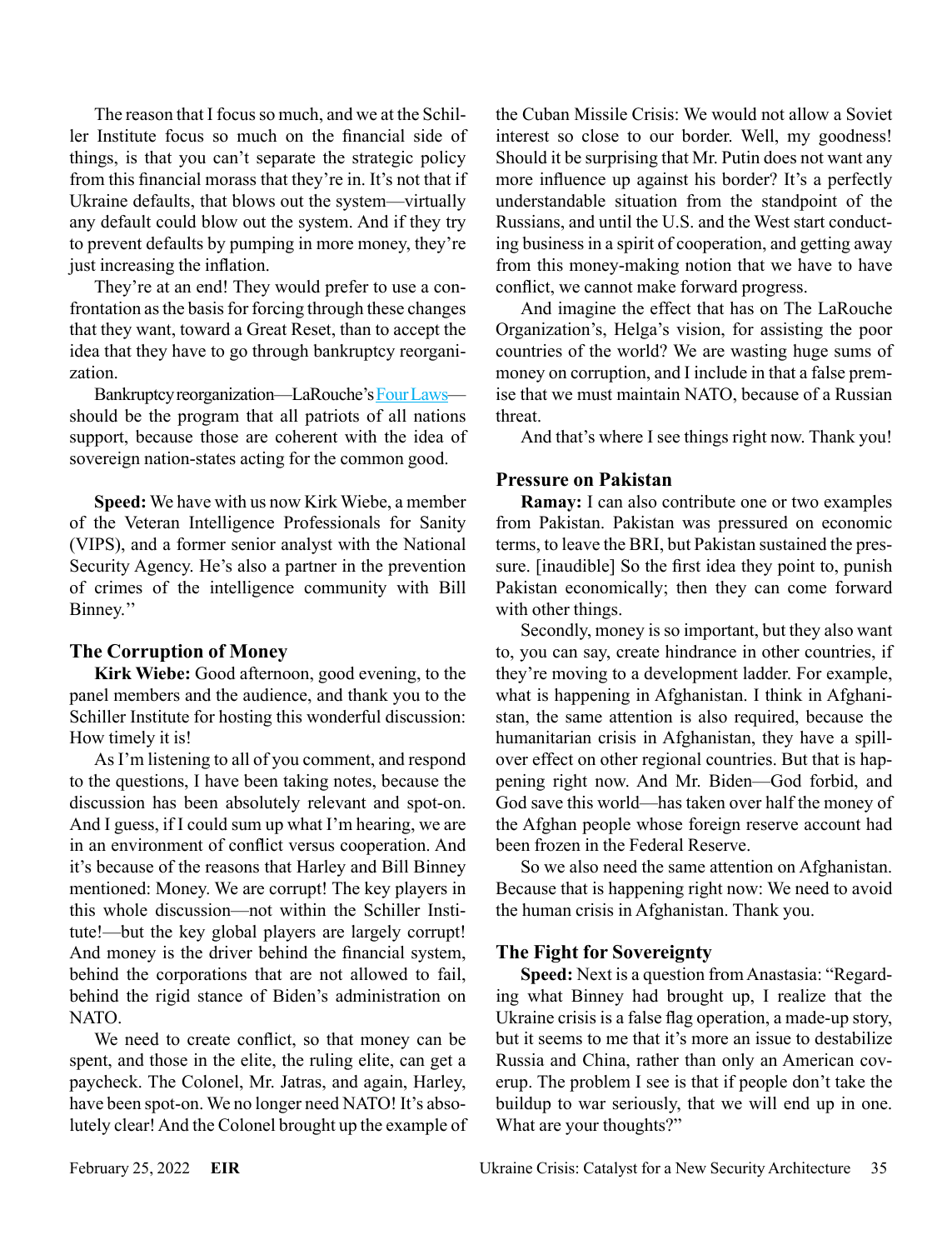And from Venezuela: "I think Lyndon LaRouche said many times that the present crisis is the result of people having bad ideas, common ideas that reflect a culture of hedonism, a wrong concept of mankind…. In respect to the present strategic crisis, I had a discussion with a friend on Nord Stream 2. He said that it is 'normal' to expect that Ukraine would try to block the Nord Stream 2, in order to not get negatively affected by the project. What kind of thinking does that reflect? Is this the kind of thinking that Lyndon La-Rouche was referring to earlier, how ideas shape the present crisis?

"And, do you think it's possible to have a new international security architecture that ensures security and stability and the development for everyone, if this kind of thinking remains in the international arena?"

**Zepp-LaRouche:** I think the Ukrainians, naturally, would like to have all the revenues from any energy transported from Russia into Western Europe for themselves, but I think they're also as much manipulated.

Nord Stream 2, which affects not only Germany, but altogether 12 European countries, has become a synonym for sovereignty. All the people who are yelling and screaming, "Nord Stream 2 must be closed down!" are in the NATO faction, and [are not] the people who have the guts to say, as Chancellor Scholz did in the beginning—now he's wavering a little bit—that Nord Stream 2 is a perfectly private business, and therefore should not be subject to these state-related sanctions.

It's a question of sovereignty, and for me, this question of fighting for sovereignty is really key. If leaderships of countries accept being deprived of their sovereignty, then they have absolutely no say! And the people then say, "Oh, there's nothing one can do." That is a phrase which is the most devastating sentence. As I have said in the past, people should be put in a dungeon for ten years for saying "There's nothing I can do about it." If that would make the rounds, people would stop saying that, because that is what turns people into underlings.

Nord Stream 2 is really whether the Europeans fight for their sovereignty or are they underlings and slaves.

#### **Transition from a Unipolar to a Multipolar World**

**Speed:** This is a question from Haiti: "What role has the United States played in the unipolar world, and how would it participate in a multipolar order? How can we get the United States to accept that sort of idea?"

A similar question has come in from Chad: "What are the strategies to advance to redefine a multipolar world?"

**Ramay:** I think the best available solution is where the system can offer something to the greed of the corporate. And that is not possible, because the new economic system we are talking about is mostly about the society-base, where everybody can get some benefit, not the few elite. So, until/unless, the role of the elite corporate sector is eliminated, or you can say, minimized, there's a chance of a conflict.

**Wiebe:** What brings nations together, more than anything else—and this has been true, historically has been economics. We must cultivate economic vigor. We talk about a multipolar world—well, what are we saying? We're talking about a world where the majority, the huge majority, and I mean 90-plus percentile parts of the world, can participate! That's all we're talking about! And the more we focus on the economics and the strategies, and the processes that engender healthy, strong, economic exchanges among and across nations, the sooner we will achieve a legitimate, justifiable balance in a multipolar world. At least, I think so.

**Nielsen:** Empires do not last very long. In history, there's been many empires, but they also broke up, all of them, and the basic question is, how do they end up? Some will do it peacefully: I'm happy to live in a country, Denmark, we used to be an empire, but we're not anymore. I think it's a good thing that the Soviet Union broke up. When the British and French empires [fell], it was quite difficult: there were a lot of wars. It's a very basic question, how will the United States, how will this empire dissolve? Hopefully, it will be peaceful, but I'm not quite sure it will be.

I think it's a very, very basic question. To uphold an empire, required the use of more and more money. So, I think it's a very, very crucial question: how the Americans will [re]act to the fact that they will be just a kind of nation in the future, in a multipolar world. The multipolar world is coming, whether the Americans will like it or not.

#### **Mineral Wealth and Military Attraction**

**Speed:** We have another person who has a brief remark. This is Maj. Gen. Carroll Childers, 44 years in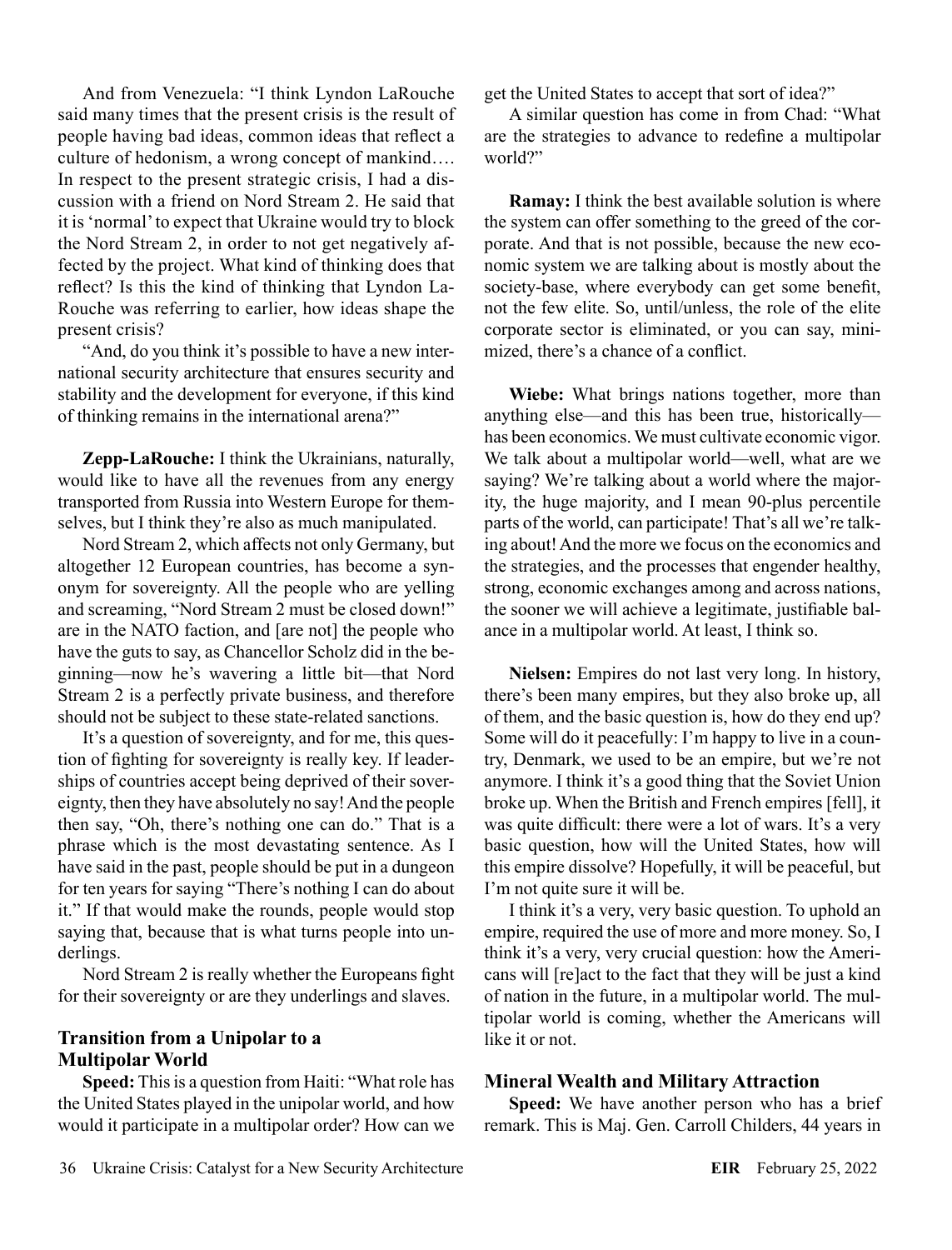the United States Army National Guard, retired in 1999.

**Maj. Gen. (ret.) Carroll Childers:** Good morning! I'm sitting off on the side listening, and enjoying the discussion quite a lot. Last night, I had by chance been reading a list that a friend of mine had sent me, which was all about all the great mineral wealth that Ukraine has. And it just occurred to me that, well, that's the kind of reason people look for to go to war. One of the speakers here today mentioned the importance of economics to the world, and how the world gets along based on the economic exchanges that they're able to work out. And then, you look at, well, there's a count of minerals in the ground in some countries, and then there's the count of how much military power that certain countries have.

Certainly we don't want to go to a nuclear war situation, even over vast mineral quantities that might be available as a result of the outcome of the war. I know the panel of people that's put together for these meetings, a lot of them have a lot of information about the nuclear EMP (nuclear electromagnetic pulse) weapon, and what it can do to the world, or to a targetted area. It only takes one of those to cause a great deal of economic distress.

And so, it's not just a matter of counting rounds how many has Russia got versus how many have we got? Well, we believe they have a much greater count than we have, but it only takes one or two of the EMP type rounds, and gosh! I've been retired so long, and I don't have a clearance, and I'm not even sure what other kinds of capabilities the Russians have in their nuclear arsenal. But it certainly is a subject that we need to have control of, and not allow ourselves to get into a nuclear exchange with Russia.

The current administration gives me great anguish. When I see what they are doing, I wonder: "Why are they doing these crazy things? Are they doing it because they've actually given up?" That's a couple of my thoughts I'd like to share with you. Thank you, very much.

#### **'Global Lightning 22'**

**Zepp-LaRouche:** Actually, I'm glad you're bringing this up, because as you know, the title of this conference is "100 Seconds to Midnight on the Doomsday Clock." That is the estimate published in the *Bulletin of the Atomic Scientists*. And they renewed this judgment on Jan. 20, this year.

Look at the maneuver, "Global Lightning 22," which started actually in the last days of January and went into the beginning of February. The scenario of this maneuver is a protracted nuclear war. It was all top secret. It was revealed by two journalists and [nuclear weapons expert at the Federation of American Scientists] Hans Kristensen, [commenting](https://www.newsweek.com/exclusive-ukraine-crisis-could-lead-nuclear-war-under-new-strategy-1676022) about it in *Newsweek*, naturally only about those things which could be known, which is not a lot.

What is known is that it is based on the idea that you can have a protracted nuclear war, mixed with conventional, mixed with neutron bombs, with cyber war, with attacks from space, and various components. The idea is that one or the other side could make a nuclear attack; the other side absorbs that nuclear attack, then retaliates, the other side absorbs, and so the combat is supposed to go on back and forth. The idea is that one side is then winning a limited nuclear war.

This is absolutely crazy! I have read many of the articles published on the difference between conventional and nuclear war. Ted Postol, for example, makes the argument that there is a fundamental difference between the two: that in a conventional war, you can stop at a certain point, and basically halt. But he argues that it's the very nature of nuclear war that once you start using one nuclear weapon, that all of them will be used. So, once you start such a thing, you are looking potentially at the annihilation of the human species. And even the idea to have a rehearsal about that seems to be completely insane, and there's no discussion about it, or almost no discussion about it. If anybody among the panelists would have something to say about it I would be very appreciative.

#### **Closing Remarks**

**Speed:** If the panelists respond to Helga, go ahead; otherwise we want to wind up with your summary remarks.

**Nielsen:** I'd very much like to thank the Schiller Institute for giving me this opportunity of taking part in this very, very interesting conference. I think it's been of extreme interest to hear from various parts of the world. It's convinced me even more that we are very close to what might be doomsday. So, I think it's very, very important, and I'm very glad. I don't think I can add something new to the debate, apart from the fact that it's very, very important that we collect our resources to impose a new, multipolar world order. Again, thank you very, very much for a very interesting conference.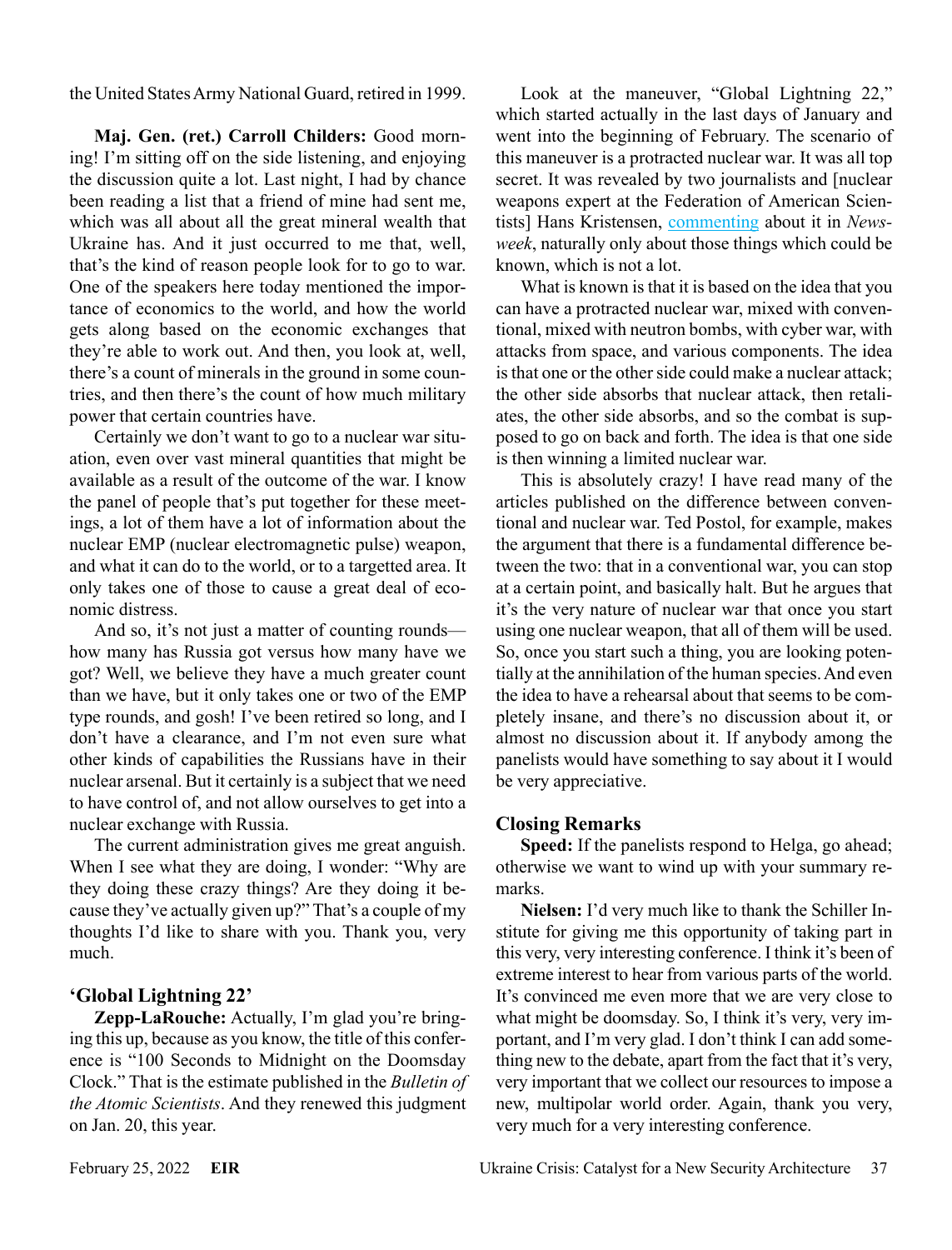**Corvez:** That the remark of Helga Zepp-LaRouche was very accurate and very important: Nuclear war is impossible between nations, because it's the end of the world. Some experts, especially in America, in the Pentagon, have tried some years before, to say, "OK, we can use just a small nuclear warhead, just to get some success somewhere. But we won't start a global nuclear war." But, as Helga Zepp-LaRouche said, this is impossible. Nuclear is a global arm[ament], and this is a very important fact. In the history of humanity, it's the first time that men have invented, have created a new weapon which is not possible to use, when two nations—at least two, or more—have nuclear warheads.

This is something, a distraction, the inadvertent act, is something very important: It means that the United States can no more impose its will on any country which has also a nuclear weapon. That's why the United States is trying to use proxies to get its targets; the main purpose of the United States, for the moment, is to try to preserve its domination of the world, especially the economic world.

Somebody said something very clever before: That a multipolar world is an economic world, where nations exchange in the interest of each other, in the interest of all the nations. And such an economic world should be established as soon as possible.

But for the moment, the United States has dominated all the world with the dollar. They are able to have put sanctions on different nations, different persons, different organizations in the world, because they use dollars in their transactions, which were not approved by Washington.

The war in Ukraine, at this moment, is also a war to preserve the supremacy of the dollar in all economic transactions. But now, Russia, China and other countries are starting to say, "We can use our own currency, or create a new system of economic exchange among us." And this is also the reason for the strength and pressure that the United States puts on the Ukrainian crisis, is to preserve, to sustain the supremacy of the dollar, and the supremacy of the global economic finance, which is based in Wall Street and the City of London.

**Ramay:** Thank you to the Schiller Institute and Miss Helga, especially, for her invitation. I just want to put forward what I'm thinking: Number 1: Ukraine is not the only crisis which needs to be tackled. I think U.S.A. and its allies are also pushing India to go for a conflict with China. If you look at what is happening on the border of India and China. And they're engaging India in the Quad, 2+2, and so many other initiatives to push them.

Their agenda is very clear. It's not about Ukraine, it's to create some conflict to make a lot of money, as some on the panel were talking about. So we have to address this mentality.

Second, their arrogance, arrogance of the U.S.A. elite class; they say they're an elite class. I can give you one example: U.S. was asking Pakistan to give them assistance to evacuate from Afghanistan, but Mr. Biden refused to talk with the Prime Minister of Pakistan. So that is their arrogance.

So, economics, arrogance, and self-interest, these are things which make any real contribution difficult. I think the real contribution would be to defy these conditions, and build our own campaign. Definitely the Western media have a major influence in the world, but the social media can also have some influence. Thank you.

**Schlanger:** I was reflecting on a discussion I had with Helga the other day, when she said, "In times like this, we're living caught between fear and hope." While we must never succumb to fear, it is legitimate to be fearful of the consequences of the actions of the West in pushing for this war confrontation with Russia.

But it can also serve as a wake-up call, as an impetus to do something. And so, we must not be afraid to talk to people about the actual danger that exists there.

But hope is the other part of this. There's a poem by Friedrich Schiller called Hope (*Hoffnung*), which has a line in it which always stirs something within me, "We are born for that which is better." The recognition of the potential of other human beings, with reflecting back through history, the struggles that people went through, to create a world where we can have 7.5 billion people, where we have beautiful works of art, and music, and scientific advances. And what has driven that, is a love of mankind, and hope for the future.

Even as we reflect on the real dangers of war, and act against it, the best weapon we have is to give people hope, based on that sense of the common interests of all mankind.

**Zepp-LaRouche:** Even if this is not the main subject of this panel, for me, the credibility of the so-called Western liberal system, which already was not exactly